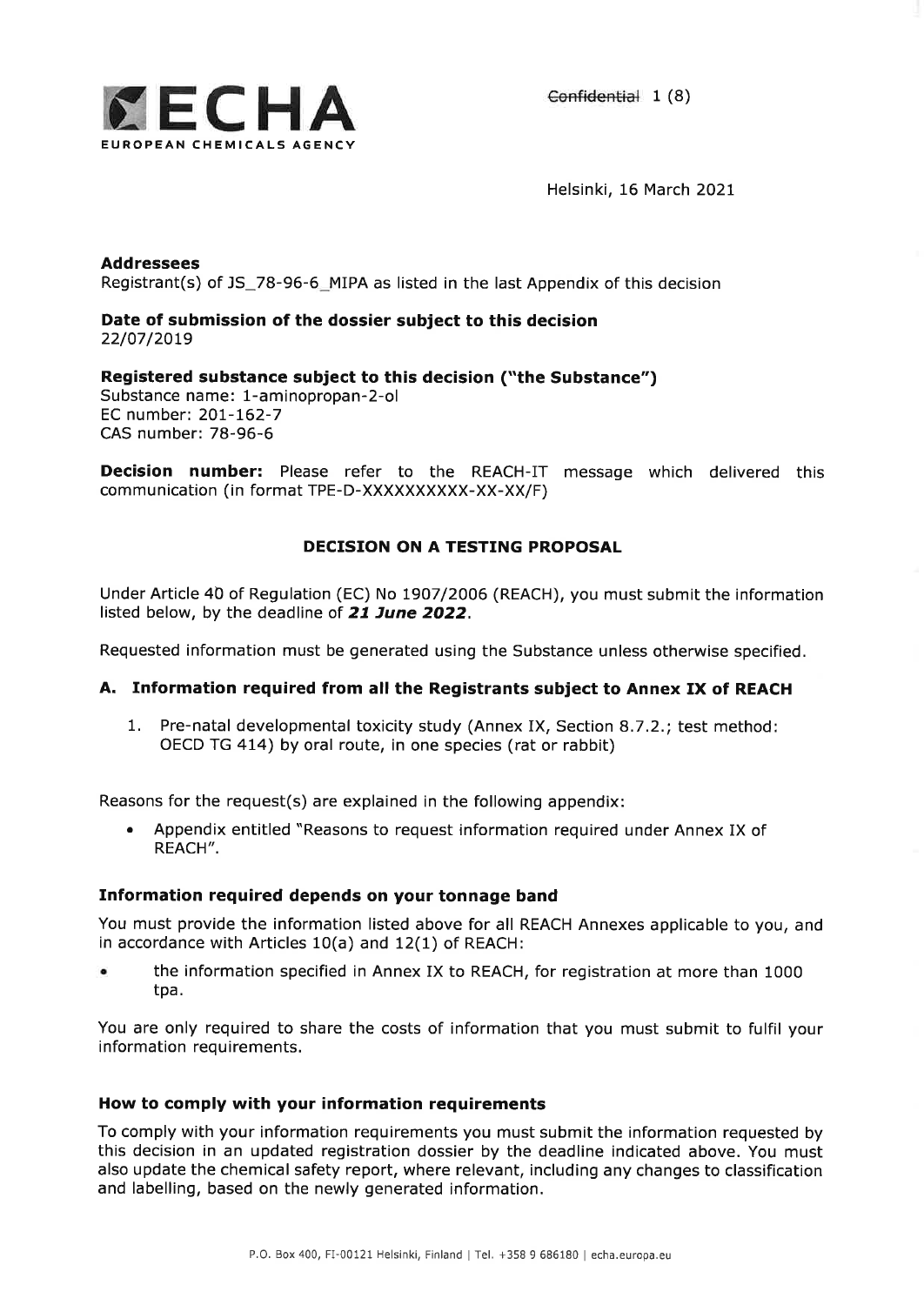

You must follow the general testing and reporting requirements provided under the Appendix entitled "Requirements to fulfil when conducting and reporting new tests for REACH purposes". For references used in this decision, please consult the Appendix entitled "List of references",

# Appeal

This decision, when adopted under Article 51 of REACH, may be appealed to the Board of Appeal of ECHA within three months of its notification to you. Please refer to http://echa.europa.eu/regulations/appeals for further information.

# Failure to comply

If you do not comply with the information required by this decision by the deadline indicated above, ECHA will notify the enforcement authorities of your Member State.

Authorised<sup>1</sup> under the authority of Christel Schilliger-Musset, Director of Hazard Assessment

 $1$  As this is an electronic document, it is not physically signed. This communication has been approved according to ECHA's internal decision-approval process.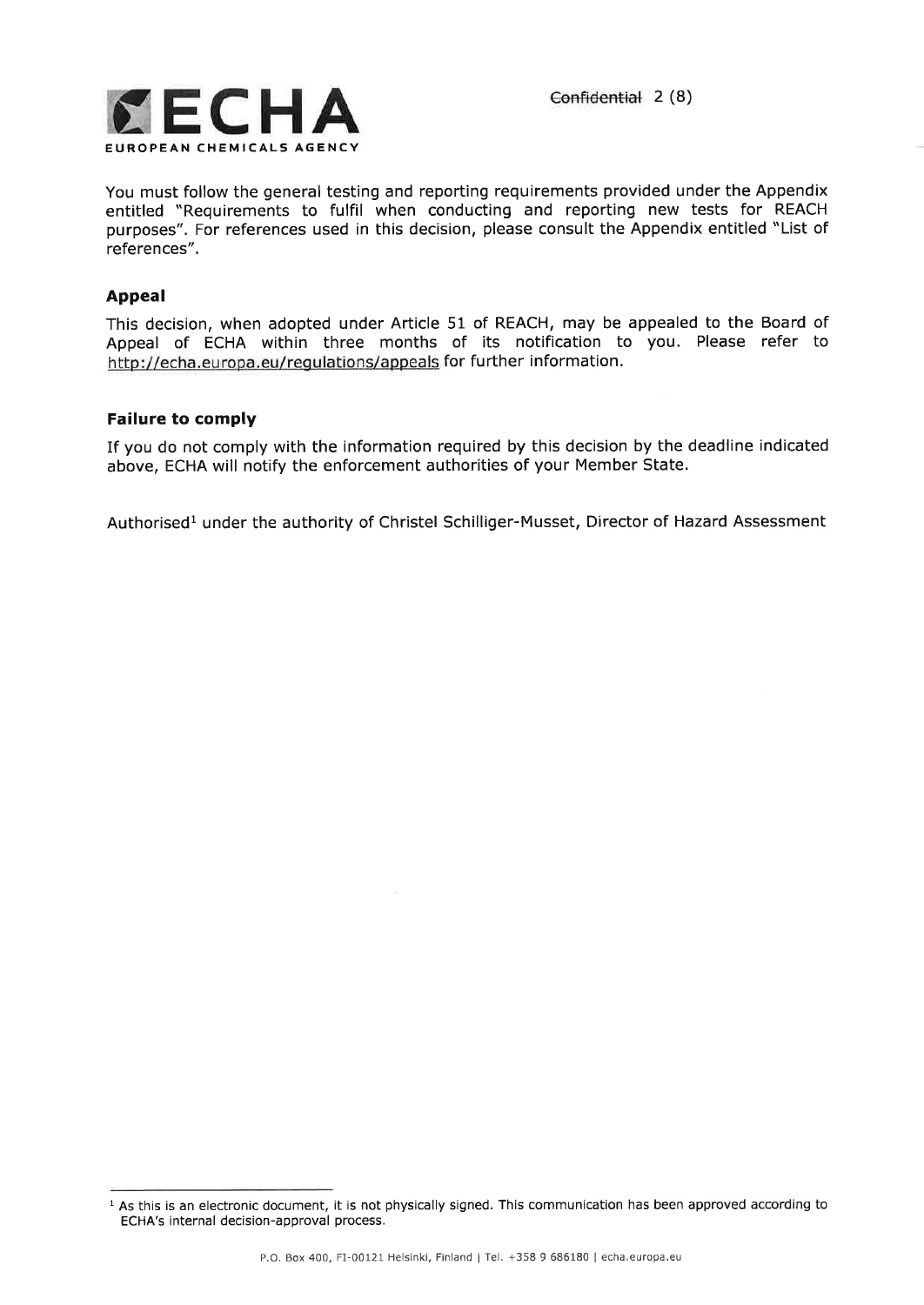

### Appendix A: Reasons for the requirements applicable to all the Registrants subject to Annex IX of REACH

This decision is based on the examination of the testing proposals you submitted.

### 1. Pre-natal developmental toxicity study (Annex IX, Section a.7.2.) in one species

A Pre-natal developmental toxicity (PNDT) study (OECD TG 4I4) in one species is a standard information requirement under Annex IX to REACH.

You have submitted a testing proposal for a Pre-natal developmental toxicity in rats by the oral route according to OECD TG 414 with the Substance.

ECHA requested your considerations for alternative methods to fulfil the information requirement for Developmental toxicity,

ECHA notes that you provided your considerations concluding that there were no alternative methods which could be used to adapt the information requirement(s) for which testing is proposed. ECHA has taken these considerations into account.

You proposed testing, via oral route, in rats. ECHA agrees with your proposal.

Under Article a0(3)(a) of REACH, you are requested to carry out the proposed test with the Substance:

Pre-natal developmental toxicity study, oral route (Annex IX, Section 8.7.2.) in rats or rabbit.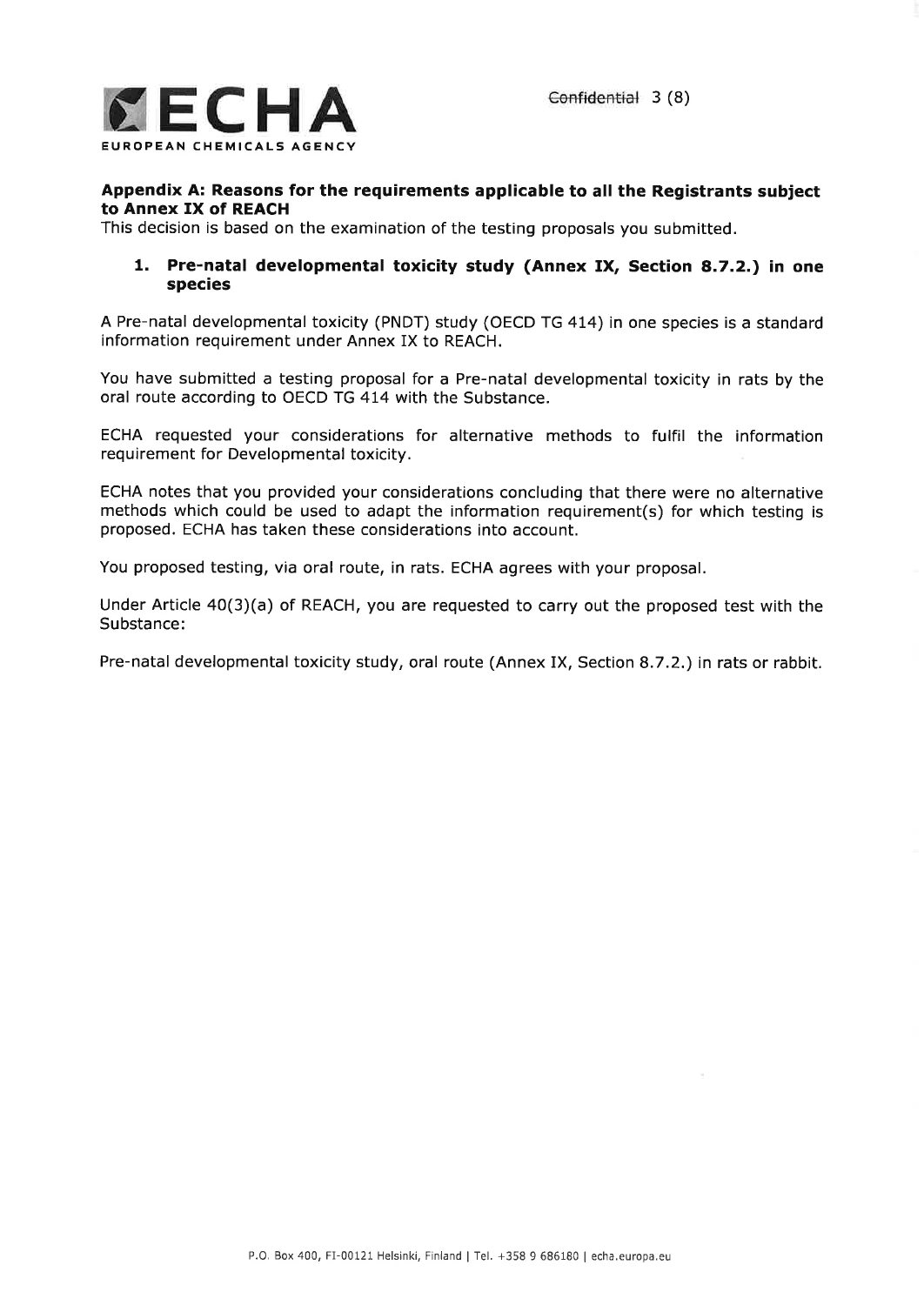

# Appendix B: Requirements to fulfil when conducting and reporting new tests for REACH purposes

# A. Test methods, GLP requirements and reporting

- 1. Under Article 13(3) of REACH, all new data generated as a result of this decision must be conducted according to the test methods laid down in a European Commission Regulation or to international test methods recognised by the Commission or ECHA as being appropriate.
- 2. Under Article 13(4) of REACH, ecotoxicological and toxicological tests and analyses must be carried out according to the GLP principles (Directive 2004/10/EC) or other international standards recognised by the Commission or ECHA.
- 3. Under Article 10(a)(vi) and (vii) of REACH, all new data generated as a result of this decision must be reported as study summaries, or as robust study summaries, if required under Annex I of REACH. See ECHA Practical Guide on How to report robust study summaries $2$ .

# B. Test material

Before generating new data, you must agree within the joint submission on the chemical composition of the material to be tested (Test Material) which must be relevant for all the registrants of the Substance.

1. Selection of the Test material(s)

The Test Material used to generate the new data must be selected taking into account the following:

- . the variation in compositions reported by all members of the joint submission,
- . the boundary composition(s) of the Substance,
- . the impact of each constituent/ impurity on the test results for the endpoint to be assessed. For example, if a constituent/ impurity of the Substance is known to have an impact on (eco)toxicity, the selected Test Material must contain that constituent/ impurity.
- 2. Information on the Test Material needed in the updated dossier
	- . You must report the composition of the Test Material selected for each study, under the "Test material information" section, for each respective endpoint study record in IUCLID.
	- . The reported composition must include all constituents of each Test Material and their concentration values and other parameters relevant for the property to be tested.

This information is needed to assess whether the Test Material is relevant for the Substance and whether it is suitable for use by all members of the joint submission.

Technical instructions on how to report the above is available in the manual on How to prepare registration and PPORD dossiers<sup>3</sup>.

<sup>&</sup>lt;sup>2</sup> https://echa.europa.eu/practical-guides

<sup>&</sup>lt;sup>3</sup> https://echa.europa.eu/manuals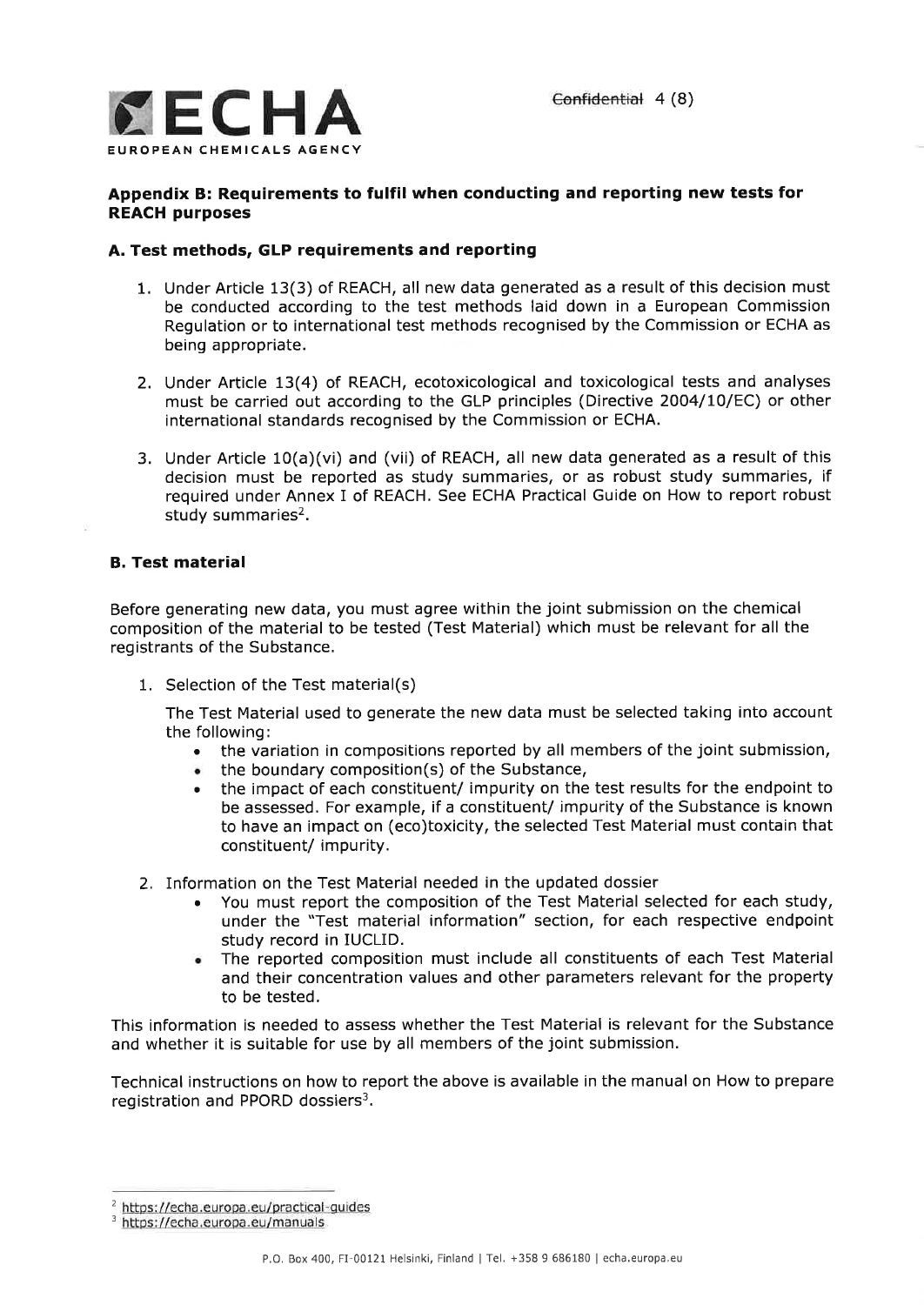

# Appendix C: Procedure

ECHA started the testing proposal evaluation in accordance with Article 40(1) on 23 July 2019,

ECHA held a third party consultation for the testing proposals from 17 September 2019 until 1 November 2OI9. ECHA did not receive information from third parties.

For the purpose of the decision-making, this decision does not take into account any updates of registration dossiers after the date on which you were notified the draft decision according to Article 50(1) of REACH.

ECHA notified you of the draft decision and invited you to provide comments

ECHA did not receive any comments within the notification period.

ECHA notified the draft decision to the competent authorities of the Member States for proposals for amendment.

As no amendments were proposed, ECHA adopted the decision under Article 51(3) of REACH.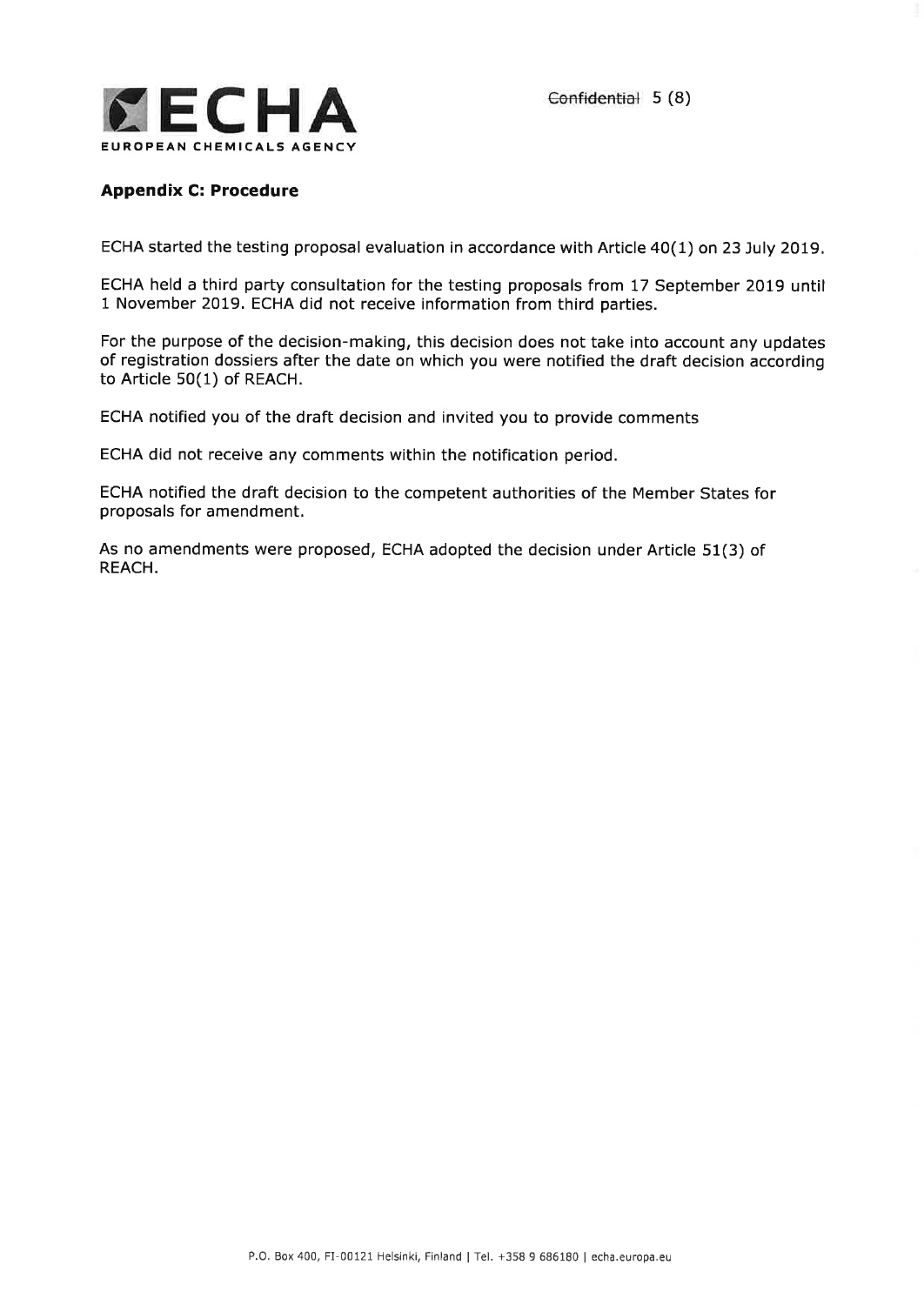

# Appendix D: List of references - ECHA Guidance<sup>4</sup> and other supporting documents

## Evaluation of available information

Guidance on information requirements and chemical safety assessment, Chapter R.4 (version 1.1., December 2011), referred to as ECHA Guidance R.4 where relevant.

### QSARs, read-across and qrouping

Guidance on information requirements and chemical safety assessment, Chapter R.6 (version 1.0, May 2008), referred to as ECHA Guidance R.6 where relevant.

Read-across assessment framework (RAAF, March 2017)<sup>5</sup>

RAAF - considerations on multiconstituent substances and UVCBs (RAAF UVCB, March 2017)<sup>5</sup>

### Phvsical-chemical properties

Guidance on information requirements and chemical safety assessment, Chapter R.7a (version 6.0, July 2017), referred to as ECHA Guidance R.7a in this decision.

### Toxicology

Guidance on information requirements and chemical safety assessment, Chapter R,7a (version 6.0, July 2077), referred to as ECHA Guidance R,7a in this decision.

Guidance on information requirements and chemical safety assessment, Chapter R.7c (version 3.0, June 2Ol7), referred to as ECHA Guidance R.7c in this decision.

### Environmental toxicology and fate

Guidance on information requirements and chemical safety assessment, Chapter R.7a (version 6.0, July 2Ol7), referred to as ECHA Guidance R.7a in this decision.

Guidance on information requirements and chemical safety assessment, Chapter R.7b (version 4.0, June 2017), referred to as ECHA Guidance R.7b in this decision.

Guidance on information requirements and chemical safety assessment, Chapter R.7c (version 3.0, June 2Ol7), referred to as ECHA Guidance R.7c in this decision.

#### PBT assessment

Guidance on information requirements and chemical safety assessment, Chapter R.11 (version 3.0, June 2OI7), referred to as ECHA Guidance R.11 in this decision.

Guidance on information requirements and chemical safety assessment, Chapter R.16 (version 3,0, February 2O16), referred to as ECHA Guidance R,16 in this decision.

### Data sharing

Guidance on data-sharing (version 3.1, January 2OI7), referred to as ECHA Guidance on data sharing in this decision.

### OECD Guidance documents<sup>6</sup>

Guidance Document on aqueous-phase aquatic toxicity testing of difficult test chemicals - No 23, referred to as OECD GD 23.

<sup>4</sup>https://echa.eurooa.eu/ouidance-documents/guidance-on-information-requirements-and-chemical-safetyassessment

s https://echa.europa.eu/support/registration/how-to-avoid-unnecessary-testino-on-animals/grouping-ofsubstances-and-read-across

<sup>6</sup>http://www.oecd.org/chemicalsafety/testing/series-testing-assessment-publications-number.htm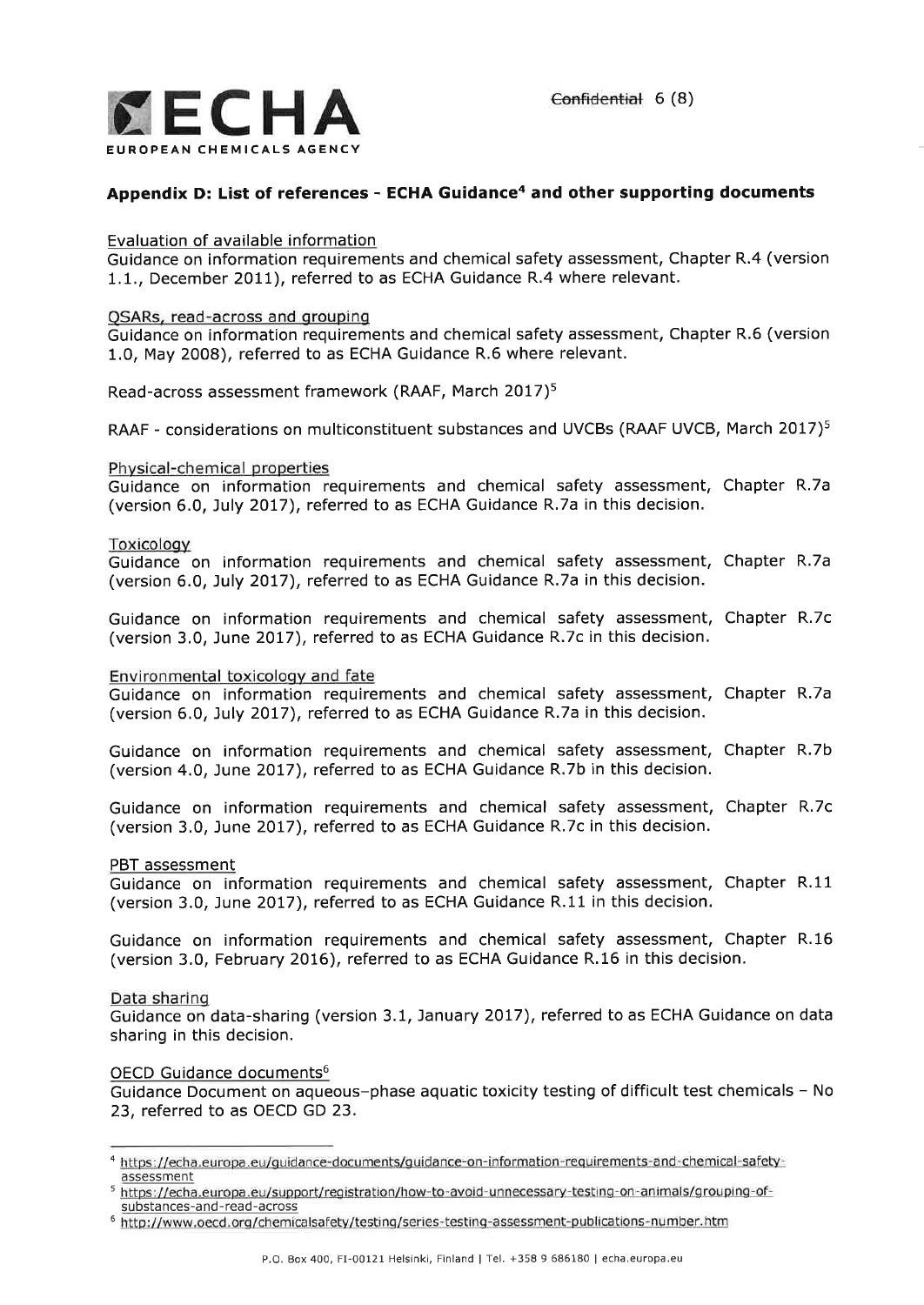

Guidance document on transformation/dissolution of metals and metal compounds in aqueous media - No 29, referred to as OECD GD 29.

Guidance Document on Standardised Test Guidelines for Evaluating Chemicals for Endocrine Disruption - No 150, referred to as OECD GD 150.

Guidance Document supporting OECD test guideline 443 on the extended one-generation reproductive toxicity test - No 151, referred to as OECD GD 151.